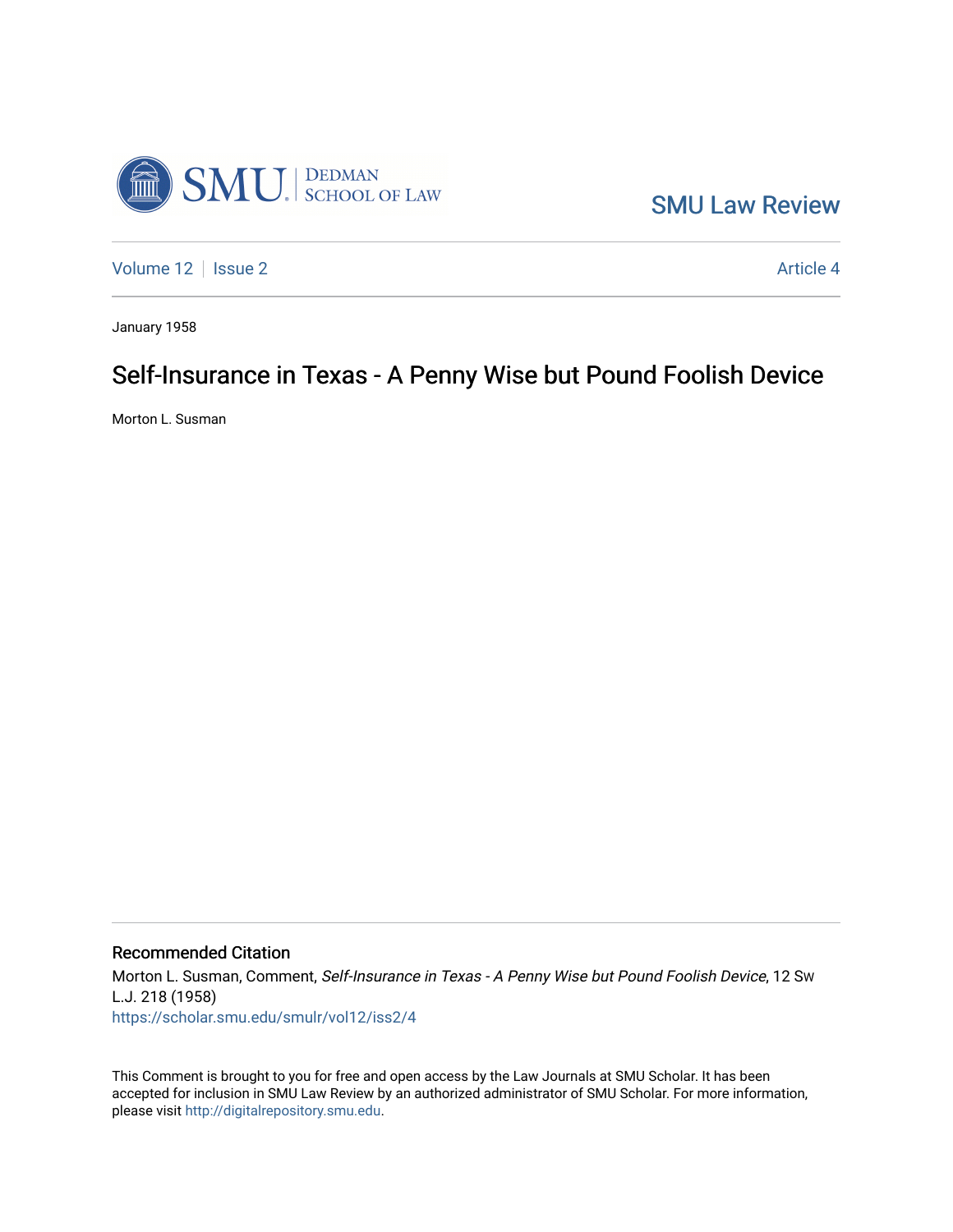# **COMMENTS**

## SELF-INSURANCE IN TEXAS — A PENNY WISE **BUT POUND FOOLISH DEVICE?**

#### **SCOPE**

The Texas Motor Vehicle Safety-Responsibility Act' is a legislative attempt to remove from the highways vehicles driven or owned by persons who demonstrate lack of financial ability to satisfy judgments rendered against them for damages caused by negligent operation of such motor vehicles.' The act provides several alternate ways for proving financial responsibility,' but there is no doubt that the most widely used method is motor vehicle liability insurance.<sup>4</sup> "Selfinsurance" is one method by which the owner of more than twentyfive motor vehicles may satisfy the requirements of the act and yet avoid paying large annual insurance premiums. Self-insurance is specifically authorized by section 34 of the act, which states that "The Department may, in its discretion **. .** . issue a certificate of self-insurance when it is satisfied with [sic] such person is possessed and will continue to be possessed of ability to pay judgments obtained against such person."

The purpose and scope of this Article is to determine the extent and nature of the risks assumed by persons who become self-insurers under the Texas Motor Vehicle Safety Responsibility Act.

#### **NATURE OF SELF-INSURANCE**

### *Not a Mere Exception to the Act*

The basic difficulty and ambiguity presented by section 34 is whether the legislative intent was for a self-insurer to assume broader responsibility and liability than he would ordinarily be subject to under the familiar agency doctrine of respondeat superior.' If the legislature did not intend to impose a greater liability than that

<sup>&#</sup>x27;Tex. Rev. Civ. Star. Ann., art. **6701(h)** (Supp. **1958).**

<sup>&</sup>lt;sup>2</sup> See §§ 5, 7 of art. 6701(h). The act will be referred to hereafter by section only.<br><sup>3</sup> Sections 12-18.<br><sup>4</sup> Marryott, "Automobile Accidents and Financial Responsibility," 287 Annals 83, 85

**<sup>(1953);</sup>** Association of the Bar of the City of New York, Report on Problems Created by Financially Irresponsible Motorists 1 **(1952); 1** Blashfield, Cyclopedia of Automobile Law **&** Practise ii-ix (1948); Vance, Insurance 24 (3d **ed.** *1951);* 2 Spectator Insurance Year Book, Casualty **&** Surety xxi-xxiii (1949).

<sup>&#</sup>x27;Schroeder v. Rainboldt, 128 Tex. *269, 97* S.W.2d *697* **(1936);** Ochoa v. Winerich Motor Sales Co., **127** Tex. 542, 94 S.W.2d 416 **(1936);** Restatement, Agency **§** 219, **228 (1933).**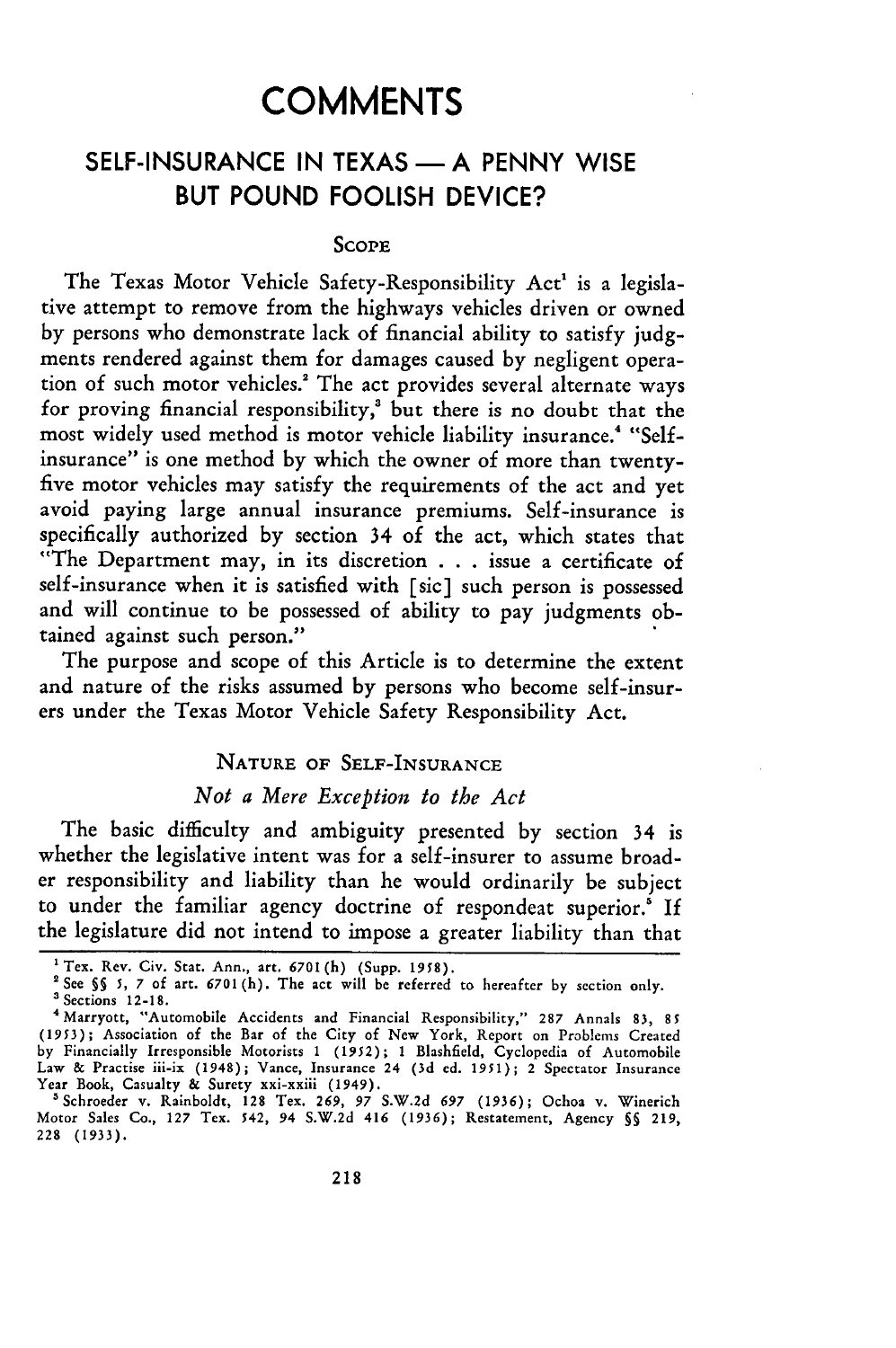#### **COMMENTS**

at common-law, it becomes apparent that section 34 is no more than a device by which the Texas Department of Public Safety may in its discretion exempt financially responsible owners of more than twenty-five motor vehicles from the sanctions and mandates of the act. Such a construction would reduce section 34 to a mere exception to the act, as then recovery against the "self-insurer" would be allowed only if the self-insurer would be liable in any event as a principal under traditional agency doctrine. It is believed that such a narrow construction would not properly reflect the legislative intent or purpose; indeed, if a "self-insurer" was intended to assume no more liability than an ordinary principal, a simply worded exception to the act would probably have been employed to effect that end instead of several elaborate sections defining the sphere of self-insurance.<sup>8</sup> It is difficult to arrive at a conclusion other than that the entire import, purpose, and design of the legislature in creating self-insurance, was to impose greater obligations upon self-insurers than they would ordinarily be subject to by the law of agency. However, this question can be determined only by judicial decision, and until a pronouncement is made on this point, a prudent self-insurer would *first,* assume that the act will be so interpreted, and *second,* explore the legal consequences resulting from his unique status as a self-insurer.

### *An Important Distinction*

At this point one may well inquire whether there is a legal distinction to be drawn between a person's (or business entity's) capacity as a common-law "principal" and his capacity of self-insurer under the Texas act, and if there is, of what importance it may be. It is reasonable to assume that in most motor vehicle accident cases where such was caused by the negligence of a self-insured's agent, the principal (self-insurer) would be liable for the damages because the negligent act was done within the scope of the agent's express or implied authority. Such a fact situation presents no difficulties for it is only of academic interest whether the principal is liable under respondeat superior, or because he is an insurer of the motor vehicle operator; he is certainly liable, regardless of the theory employed.

However an unusual situation may arise under section 34 when the negligent operator of a motor vehicle owned **by** a self-insurer was not an agent, servant, or employee of the self-insurer and/or was not acting within the scope of his express or implied authority

<sup>&#</sup>x27;See **§** 5(c), **18(4), 34.**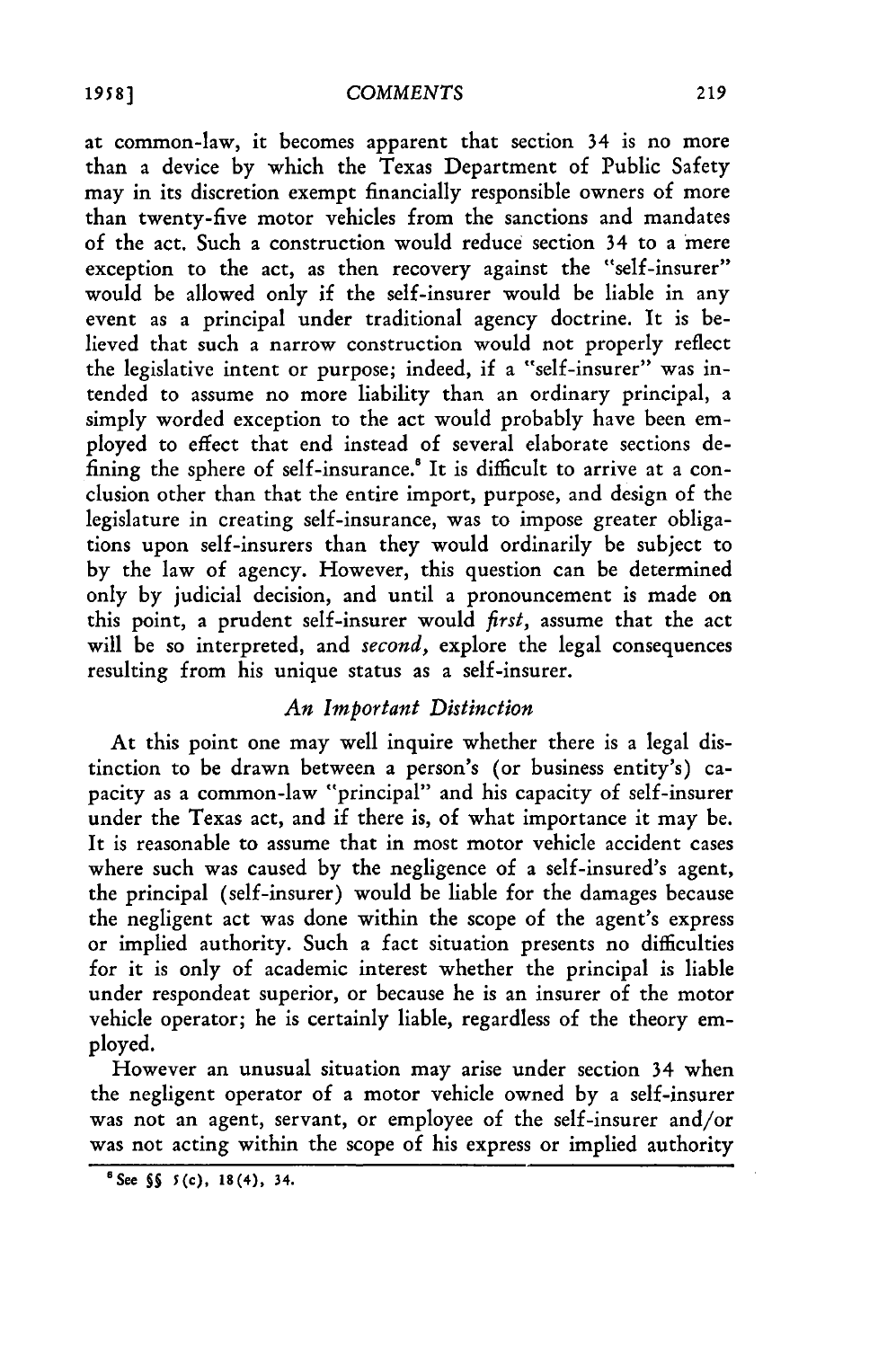when the accident occurred. This is the precise question to which the remainder of this Article is devoted; namely, what is the liability of a self-insurer when one of his motor vehicles is negligently operated so as to cause injury, but the self-insurer (owner of the vehicle) would not be held liable as a principal under respondeat superior or any other agency doctrine? Before this question can be answered, however, it is necessary to explore the theoretical basis and nature of self-insurance.

> *Self-Insurance is not Authentic Insurance but a Risk-Shifting Device*

It is well agreed that every *genuine* scheme of insurance requires at least the following features:'

(a) Possession by the insured of an interest susceptible of pecuniary estimation, *i.e.,* an insurable interest.

(b) The insured is subject to risk of loss of that interest if certain perils occur.

(c) The insurer assumes that risk of loss for the insured.

(d) Such assumption is part of a general scheme to distribute actual losses among a large group of persons, each bearing similar risks.

(e) Insured makes his ratable contribution to the common insurance fund, popularly known as the "premium."

It is time-tested insurance theory that a plan having just the first three features is not true "insurance" but merely a device to shift the losses caused by certain perils and risks from the "insured" to another person.' In applying these general criteria to the self-insurance sections of the Texas act, it becomes quite obvious that important deficiencies in the act prevent the classification of selfinsurance as true insurance.

#### *No Premiums Are Paid*

The most prominent departure from technical insurance requirements is the fact that no premiums are paid by the insured, nor are reserves for possible claims required under the act.' The act itself specifically states that the certificate of self-insurance" must be " . . . supplemented by an agreement by the self-insurer that

<sup>&#</sup>x27;Vance, op. cit. supra note 4, citing National Service Corp. v. State, 55 S.W.2d **209** (Tex. Civ. App. 1932) error dism.; **1** Duer, Marine Insurance 54 (1845).

<sup>&</sup>lt;sup>8</sup> Vance, op. cit. supra note 4, § 1, pp. 4-5.<br><sup>9</sup> See p. 3 of Form SR-1, published by the Texas Department of Public Safety, where information on reserves is requested.

**<sup>&</sup>quot;** Section 34.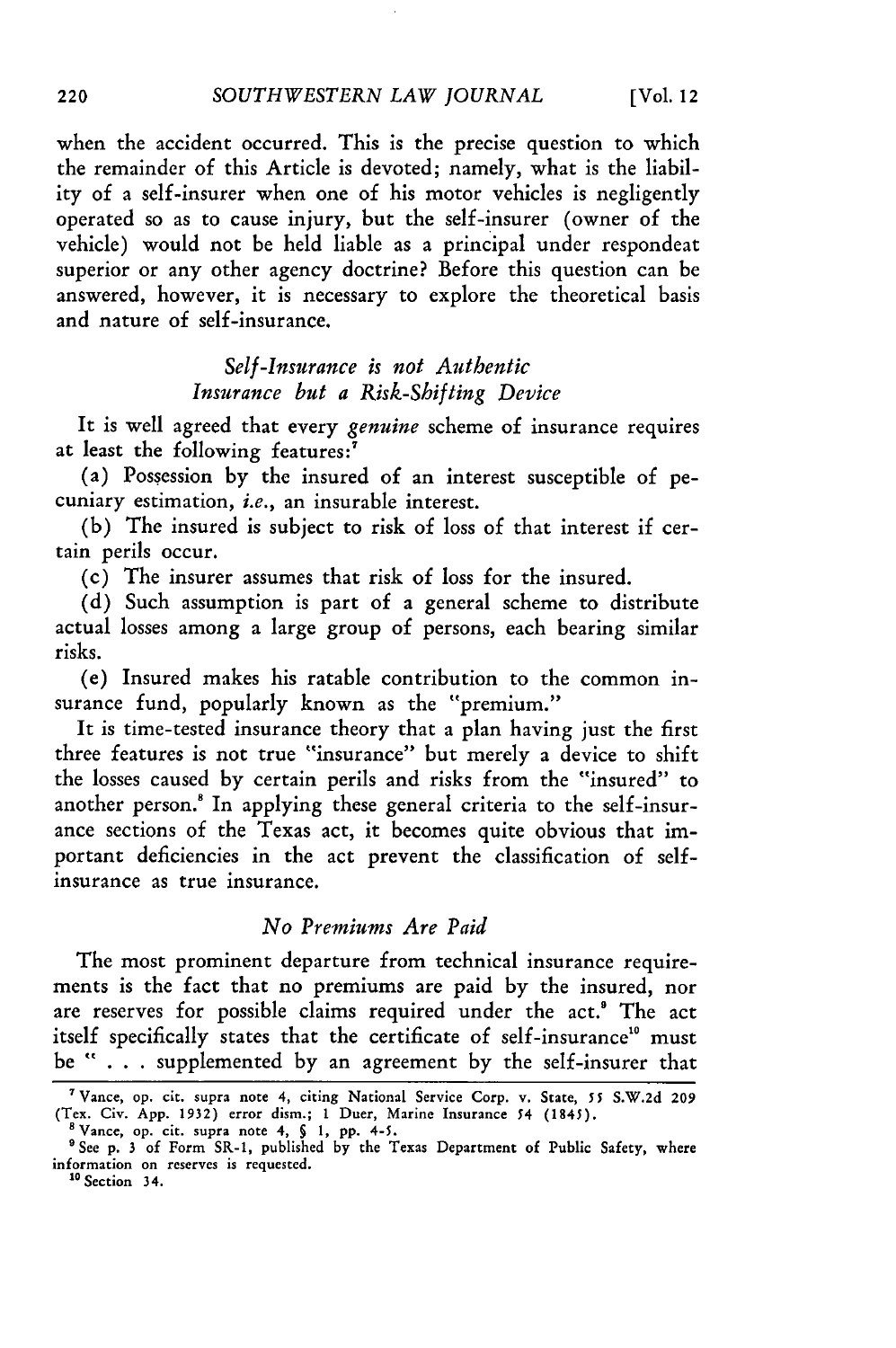**...** he will pay the same judgments and in the same amounts that an insurer would have been obligated to pay." Apparently it was intended that the general assets of the self-insurer would be available instead of a formal insurance fund.<sup>11</sup>

## *No Spreading of the Risk Occurs*

Another standard insurance feature that is lacking in the selfinsurance plan is the requirement of a general scheme to distribute actual losses among large diverse groups of insureds, each subject to similar risks and perils. This deficiency is the *fiat accompli* that reduces the Texas plan of self-insurance to nothing more than a risk-shifting device.<sup>12</sup> The general scheme of widespread loss distributions is the very heart of all insurance theory."3 The insurance industry has learned through decades of experience that most attempts at insurance underwriting are doomed to failure unless a large enough selection of widespread risks is achieved.<sup>14</sup> The Texas act falls far short of this requirement. Even a self-insurer with well over twenty-five motor vehicles is not "spreading the risks" sufficiently to hope that he could pay several large or even average sized judgments per year and still have a net saving over the amount of insurance premiums that would otherwise have been paid. In short, it may be said that the self-insurer is really gambling that his vehicles will not be involved in accidents, and if he is lucky, insurance premiums will be saved. If he is unlucky, however, his assets may well be consumed in a short period of time.

## *Other Factors*

The remaining three features of a true plan of insurance are satisfactorily fulfilled under the Texas act. The self-insurer clearly possesses an *insurable interest* in the preservation of his assets, and *risk of loss* due to liability imposed by an accident involving one of his motor vehicles is always present. *Shifting of the risk* is not as clearly obvious (for the same person operates in both capacities, *i.e.,* insurer and insured), but it is present in the sense that a selfinsurer agrees to pay certain judgments *as if* he were an insurance carrier.<sup>15</sup>

<sup>&</sup>lt;sup>11</sup> Section 18(4). Note however that this agreement is required only as proof of financial responsibility for the future, i.e., after an accident has occurred. Apparently no such agreement is necessary as a condition precedent to qualification under § 34. 12 "While a policy under seal for no premium paid would at common law be enforce-

able as an indemnity bond, it could scarcely be considered a proper insurance contract." Vance, op. cit. supra note 4, p. 5.

<sup>&</sup>lt;sup>13</sup> Vance, op. cit. supra note 4, at 5, citing Malynes, Lex Mercatoria 105 (3d ed. 1686). <sup>14</sup> Ibid.

**<sup>1</sup>s** Section 18 (4).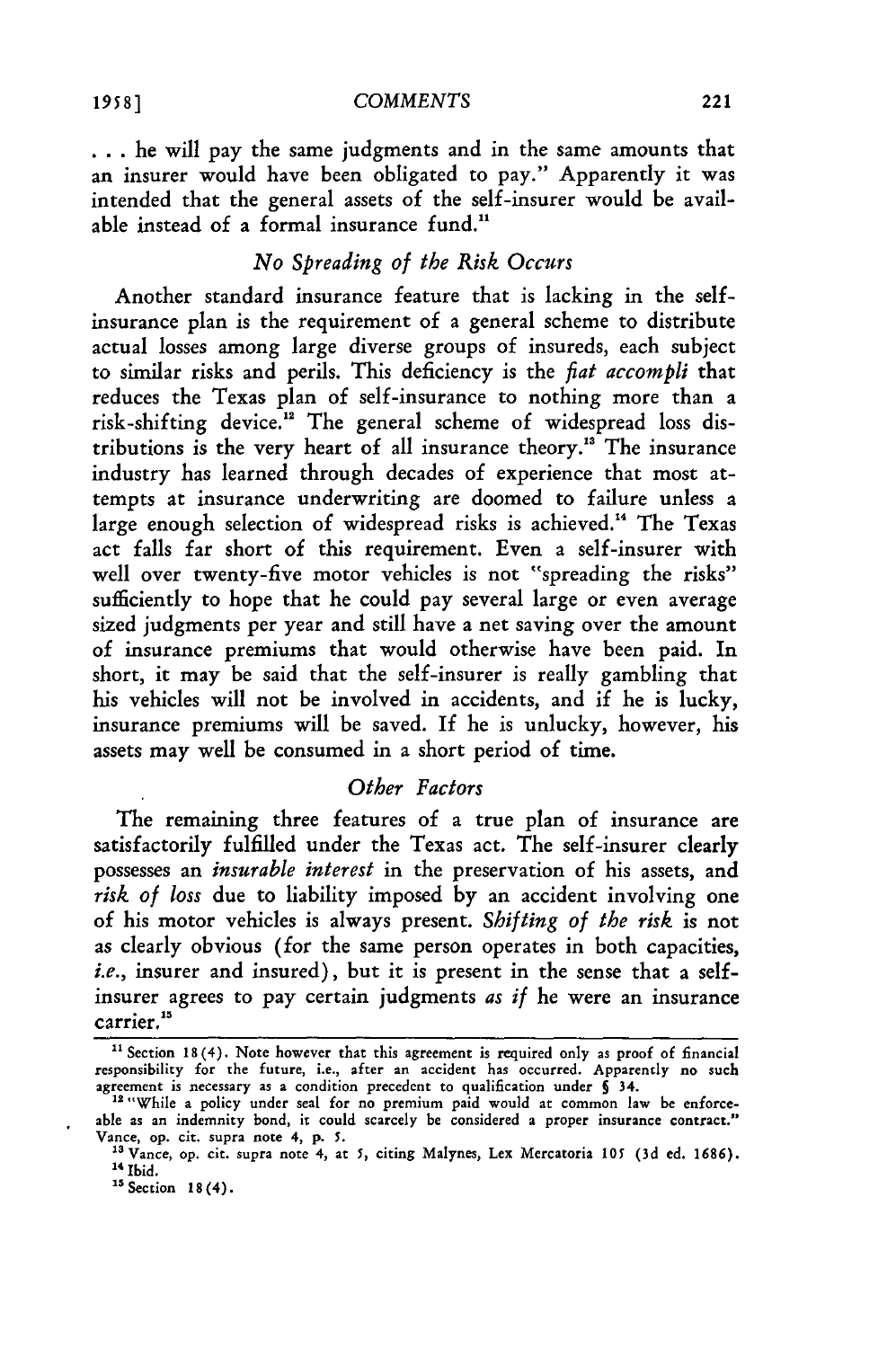From the above analysis, one may conclude that Texas selfinsurance certainly is not "insurance" in the traditional sense, but rather is a quasi-insurance<sup>16</sup> scheme whereby the public is supposedly protected against judgment-proof owners and operators of motor vehicles, and a qualified owner is allowed to avoid both the penalties of the act and expensive premiums by assuming his own risks. Theoretically the scheme appears simple and easy of interpretation, but, as often occurs when rights and obligations are created by statutory enactment, peculiar fact situations arise which were not contemplated by the legislators who drafted the act.<sup>17</sup> Thus the ultimate question for decision in this Comment is whether the broad language of the act goes further than was probably intended, and does impose liability on the self-insurer when he would not be liable as a principal, *i.e.,* is his assumption of risk the same as that imposed on an ordinary liability insurance carrier under the standard Texas automobile liability policy.

#### LIABILITY **ASSUMED By** A **SELF-INSURER**

## *Theoretical Basis of Self-Insurer's Liability*

It is believed that the true basis for self-insurers' liability is found in the doctrine of third party beneficiary contract. Contracts for the benefit of parties other than the promisee have been long recognized in the law.<sup>18</sup> Traditionally such third parties are divided into two"9 primary classes: donee beneficiaries and creditor beneficiaries. A donee beneficiary situation is found where "the purposes of the promisee in obtaining the promise of all or part of the performance thereof, is to . . . confer upon him (the donee beneficiary) a right against the promisor to some performance neither due nor supposed or asserted to be due from the promisee to the beneficiary."" When this principle is applied to the facts of the present discussion it is obvious that all requistes are satisfied. The "promisor" is any owner of over twenty-five motor vehicles who ap-

<sup>18</sup> Restatement, Contracts, illustration 4, § 133(1)(a) (1932).<br><sup>19</sup> Williston, Contracts § 356 (rev. ed. 1936), presents a possible third catagory which is of minor importance in most cases.

<sup>&</sup>lt;sup>16</sup> See the following workmen's compensation self-insurance cases for a possible analogy. These cases indicate without so holding, that self-insurers are to be treated as insurance carriers for many purposes. Friend Bros., Inc. v. Seaboard Surety Co., **316** Mass. 639, **56** N.E.2d *6* (1944); Salt Lake City v. Industrial Comm'n, 58 Utah 314, 199 Pac. **152**

<sup>(1921).&</sup>lt;br><sup>17</sup> See, e.g., Home Indemnity Co. v. Humble Oil & Refining Co., Civil No. 18,533, 134th<br>Jud. Dist. Ct. of Dallas County, Texas, appeal now pending.<br><sup>18</sup> Restatement, Contracts, illustration 4, § 133(1)(a) (1932).

<sup>&</sup>quot;National Surety Co. v. Diggs, 272 S.W.2d 604, *611* (Tex. Civ. App. 1954) error ref. n.r.e.; Restatement, Contracts **§** 356 (1932).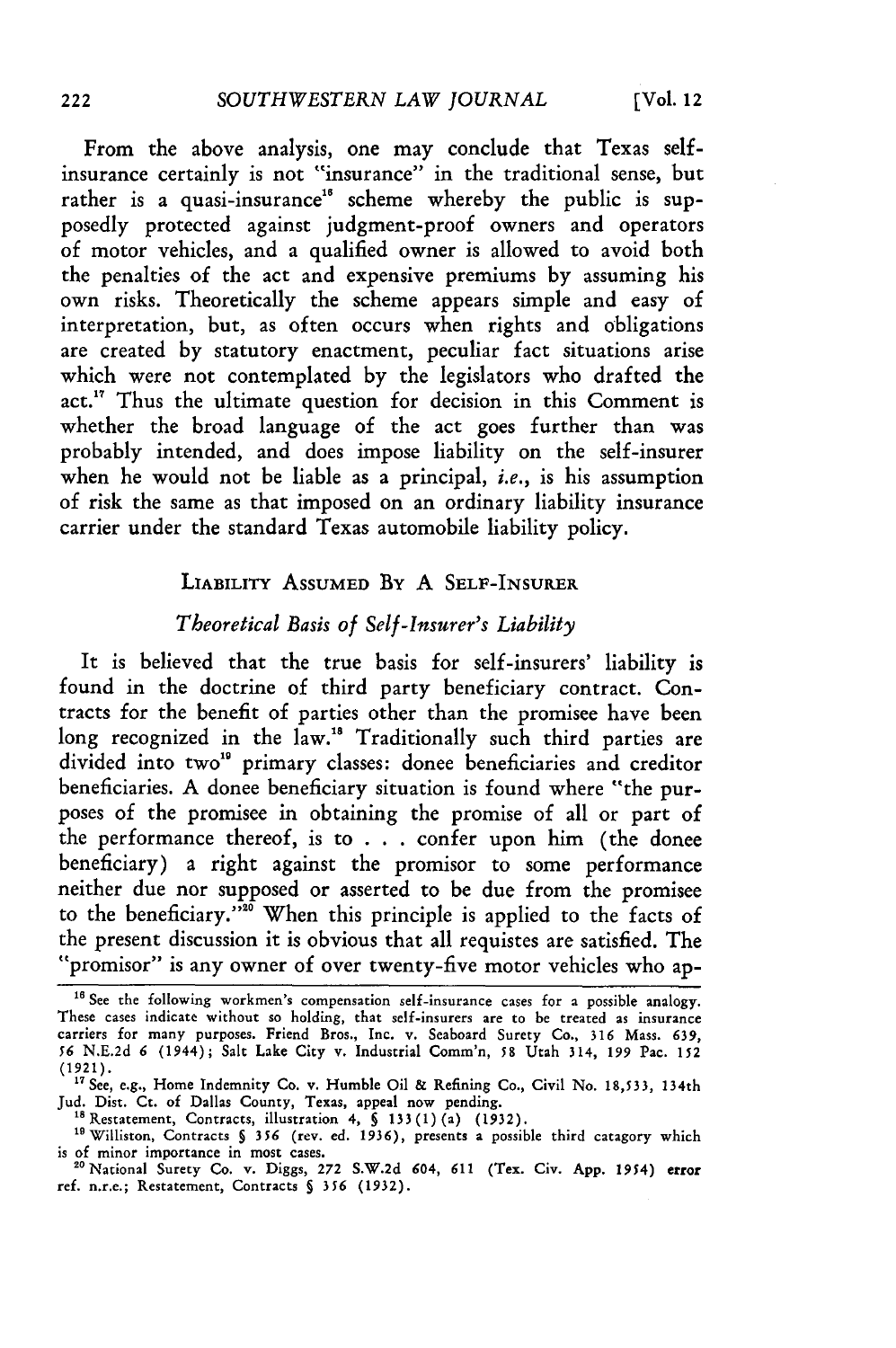#### *COMMENTS*

plies for a certificate of self-insurance under section 34;<sup>21</sup> the "promisee" is the state of Texas acting through its duly established administrative agency;<sup>22</sup> the third party beneficiary is any person who suffers bodily harm or property loss "arising out of the ownership, maintenance or use of a motor vehicle" owned by the promisor." In effect the promisor (applicant) contracts with the state of Texas that he will pay for such losses. Sufficient consideration for the promise, if such be necessary, is found in the self-insurer's exemption from penalties imposed in case of violation of the act.<sup>24</sup>

This theory is further sustained by the fact that the Texas act does not require liability insurance or other proof of financial responsibility until after an accident occurs,<sup>25</sup> nor does it anywhere purport to make such insurance mandatory; all relations between the state and motor vehicle owners and operators are on a purely voluntary basis. It is submitted that the rights and liabilities of an authorized self-insurer are firmly rooted in the law of contract, and the duties which devolve on the self-insurer will in large part be determined therefrom.

#### *What Liability Does The Self-Insurer Agree To Assume*

As a self-insurer's liability is founded on a contractual basis, it is relatively easy to ascertain the extent of that liability by interpretation of the "contract" made between the "self-insurer" and the state.

Section 34 of the act is the basic authorization for self-insurance, as witness its broad language: "The Department may ..**.**upon **...** application . . . issue a certificate of self-insurance when it is satisfied . . . such person is possessed and will continue to be possessed of ability to pay judgments obtained against such person." This can readily be construed to impose upon the motor vehicle owner the burden of "insuring" anyone driving the vehicle with his express or implied permission, even though not acting at the time of the accident in a capacity which would create a principal-agent relation. This construction would seem to carry out the manifest intent and spirit of the act. Otherwise a self-insurer could loan his motor vehicles to employees and friends for weekends, vacations,

<sup>2&#</sup>x27; He agrees once **an** accident occurs **to** "pay the same judgments **and** in the same amounts that an insurer would have been obligated to pay, . . . "  $\binom{18}{4}$ . See note 1 sup<mark>ra</mark>.<br>12 ج

**<sup>2</sup>** Namely, **the** Texas Department **of** Public Safety. **S** 1(12). **<sup>3</sup>**

<sup>23</sup> See § 1(10).<br>
<sup>24</sup> See § 5 (10).<br>
<sup>24</sup> See § 5 (5, 6, 7, 9, 12, 13, 14.<br>
<sup>25</sup> Section 5(a) and (b); see also National Surety Co. v. Diggs, 272 S.W.2d 604 (Tex<br>
Civ. App. 1954) error ref. n.r.e.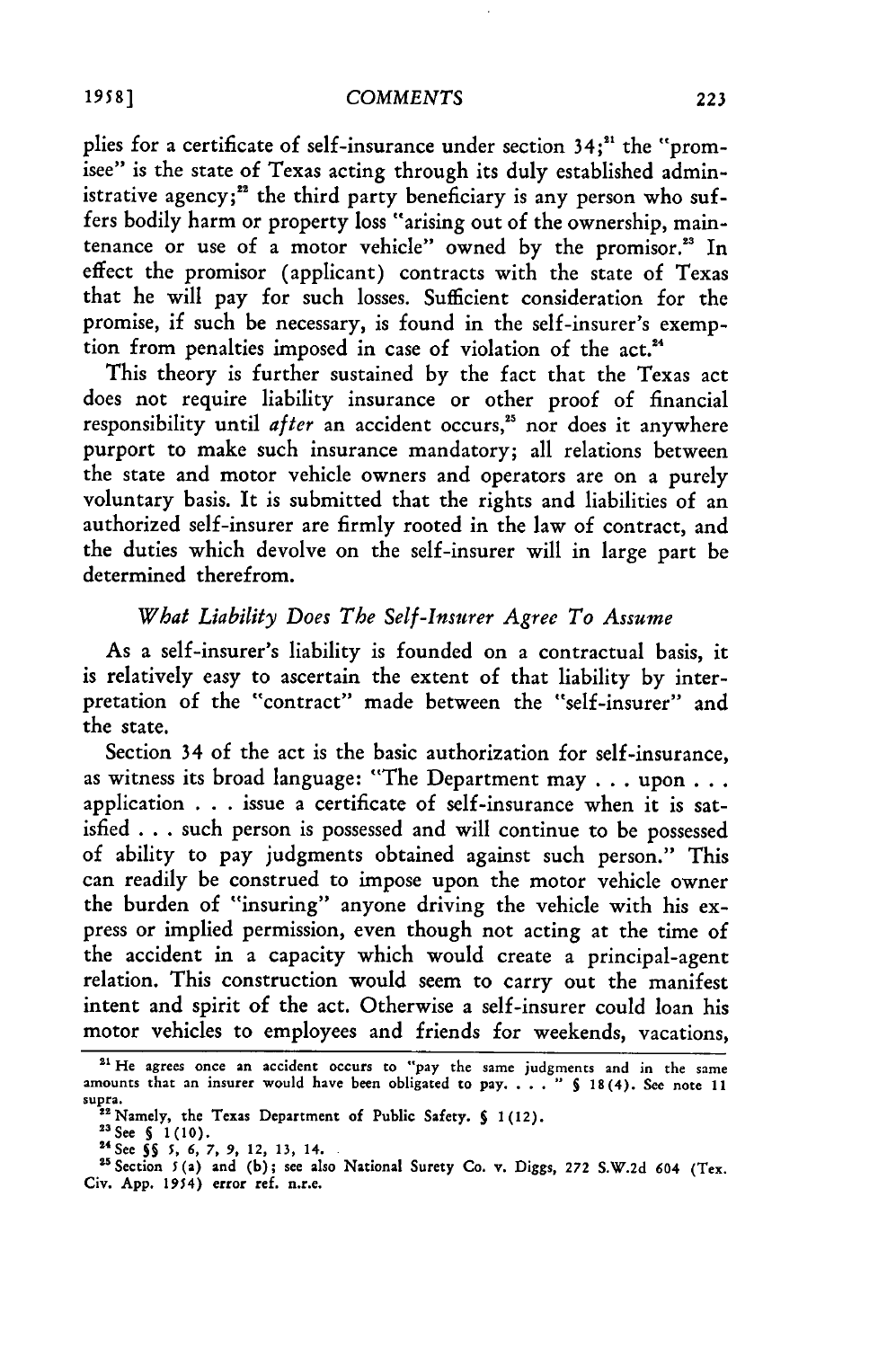or overnight<sup>26</sup> (where no agency question could be raised) and not only avoid liability as either a principal or self-insurer, but also save premiums for insurance coverage which would insure *any* lawful operator of the vehicle regardless of an agency relation.<sup>27</sup> Such a result would defeat the very public policy the act was designed to promote. Further inequities are possible, as consider the following: Many drivers of self-insured vehicles carry no personal liability insurance, for example, on their own cars if such be owned, which would cover the driver even when operating a different vehicle.<sup>28</sup> **A** gross injustice could occur in case of accident, for the injured party likely would be left without a solvent defendant to proceed against. Such a result is diametrically opposed to the avowed purpose of the act (as well as all similar financial responsibility  $laws$ ) preventing judgment-proof owners or operators from driving or owning motor vehicles.<sup>21</sup>

Section **18** (4) of the act is an additional indication that the legislature intended self-insurers to be responsible even in situations where the agency element is absent. This section provides that proof of financial responsibility may be given after an accident has occurred **by** filing a "certificate of self-insurance, as provided in Section 34, *supplemented by an agreement by the self-insurer that,* with respect to accidents occurring while the certificate is in force, *he will pay the same judgments and in the same amounts that an insurer would have been obligated to pay under an owner's motor vehicle liability policy if it had issued such a policy to said selfinsurer."* (Emphasis added.) It is a basic principle in automobile liability insurance that the insurance carrier covers anyone operating the vehicle with permission of the named insured.<sup>30</sup> Therefore it should be obvious that the legislature's very words in section **18** (4), quoted above, expressly require a self-insurer to assume risks not unlike those assumed **by** an ordinary insurance carrier." **A** different

<sup>30</sup> See note 27 supra.

<sup>&</sup>lt;sup>26</sup> It is believed that such is common practise for firms owning many automobiles and other small motor vehicles. **2?The** Texas standard automobile policy defines "persons insured" as **"(1)** the named

insured." Curry, General Insurance for Texas 77 (1955).<br><sup>28 "</sup>Persons insured" under the standard Texas policy include with respect to a non-

owned automobile, **"(1)** the named insured." Curry, op. cit. supra note **27.** <sup>2</sup> "Ehrenzweig, "Full Aid" Insurance for the Traffic Victim **13** (1954).

**<sup>31</sup>See S 21(f)** (1)-(2) which states that "the liability of the insurance company with respect to the insurance required **by** this Act shall become absolute whenever injury or damage covered **by** said motor vehicle liability policy occurs **.... "** It should be noted that art. III **(§§** 4-11) of the act relates to the type of security required following the first accident, to avoid the sanctions and penalties. Compare art. IV **(5§ 12-29)** which relates to proof of financial responsibility for the future. The latter article does not apply until after the first accident; however, its provisions (that the self-insurer "agree" to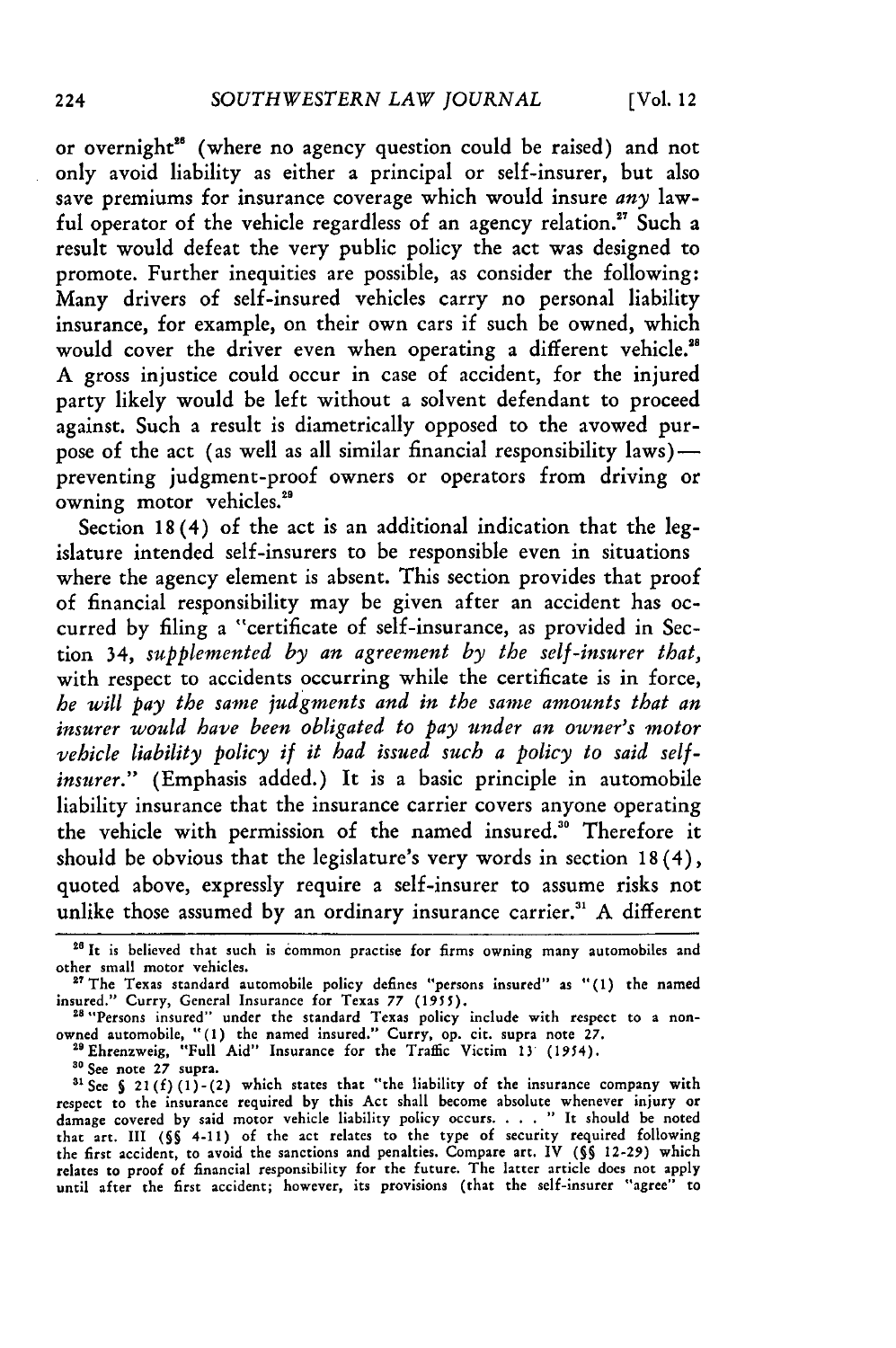interpretation would be difficult to sustain either in reason, logic, or public policy.

Based on the foregoing principles, the extent of liability assumed by a self-insurer may be summarized as follows: Self-insurers under the Texas act are absolutely liable" for damages which occur as a result of the ownership, maintenance or use of any motor vehicle owned by said self-insurer, irrespective of the self-insurer's liability as a principal or employer, and regardless of other insurance protecting either the operator or self-insurer.

#### *Limitation on Liability*

Section 21 of the act defines a motor vehcile liability policy in detail and imposes absolute liability<sup>33</sup> on the insurance carrier after an accident occurs, and provides that such liability may not be defeated by acts or agreements of either insured or insurer subsequent thereto. However section  $21(g)$  explicitly provides that the maximum amount for which an insurer may be absolutely liable is to be within "basic limits."<sup>34</sup> "With respect to a policy which grants . . . additional coverage the term 'motor vehicle liability policy' shall apply only to that part of the coverage which is required by this Section."<sup>35</sup> The importance of determining maximum limits of liability, if any, assumed by a self-insurer should be evident. For example, if an employee of a self-insurer causes injury while operating a motor vehicle within the scope of his employment, the self-insured employer is personally liable for the entire amount of damages on *agency* principles discussed above. Since it is clearly established above that a self-insurer takes risks which occur outside the scope of his business-as when the driver is acting on a purely personal mission-the question presented is whether the self-insurer exposes himself to *unlimited* liability as insurer of anyone operating his motor vehicle.

The act is obscure on this very important issue. Several sections mention the minimum amounts required to establish "proof of financial responsibility"<sup>38</sup> but the context of these sections indicates

32 Limitation on liability is discussed below.

assume all obligations of an ordinary insurance carrier) will always apply and govern in every case because the alternative methods of giving proof of financial responsibility **(§** 18) are just as onerous as filing the "agreement," and if used, would defeat the very advantages sought to be gained by becoming a self-insurer.

<sup>&</sup>lt;sup>33</sup> This is subject, of course, to plaintiff's ultimate recovery of a final judgment. See **§** 6(4) of the act.

<sup>&</sup>quot;4Basic limits are **\$5,000** per person; **\$10,000** per accident; **\$5,000** property damage. Board of Insurance Commissioners, Rules and Rates Governing the Insuring of Automobiles, rule 2 *(1955).*

**<sup>31</sup>**Section 21 (g).

<sup>3</sup>Sections 1(10), 5(c), *15,* 18, 19, 21, 25.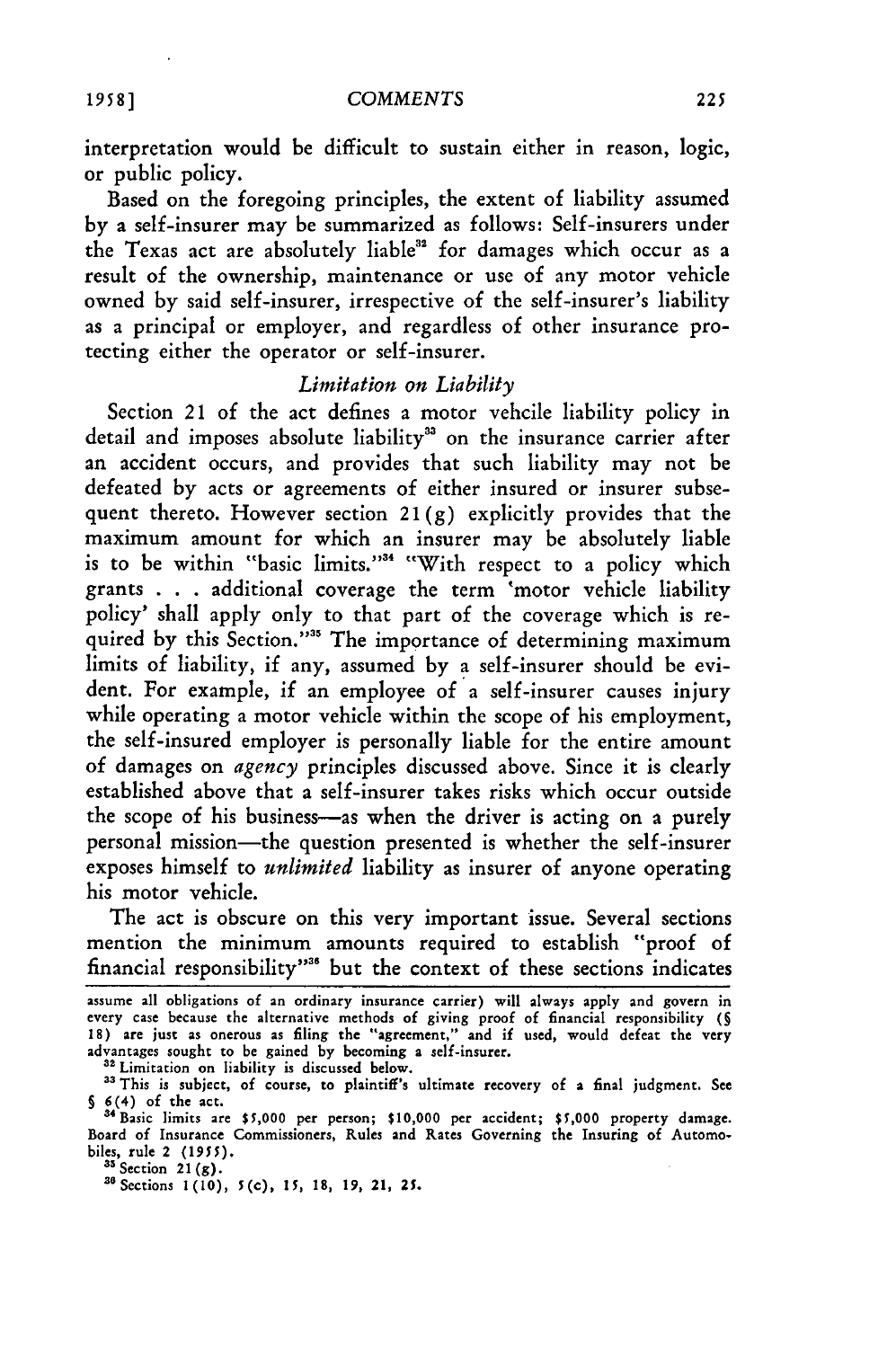that the legislative intent in establishing limits was, primarily, to provide a bare minimum of responsibility for drivers and owners, and secondarily to provide a method by which the sanctions and penalties of the act can be avoided if and when such minimum responsibility is proved." The act apparently is not concerned with *maximum* insurance coverage, and hence any amount over and above basic limits would be a matter of private contract between the insurance carrier and the insured. It must be strongly emphasized here that section 34 does not limit the amount a selfinsurer agrees to pay. This section" provides for the certificate to be issued when the Department of Public Safety is satisfied that "such person is possessed and will continue to be possessed of ability *to pay judgments"* obtained against such person." (Emphasis added.) From the plain meaning of this section, there is no limit whatsoever to the contractual liability assumed by a self-insurer. Conceivably a generous self-insured employer could allow an employee to use a business motor vehicle over a vacation period, and if that employee is at fault in an accident involving that motor vehicle, the employer could be held liable *as an insurer of the driver* for many thousands of dollars, even though there is no principal-agent question involved. The same holds true for all acts of an agent which take him **out of** the course of his employment."

Section 18 (4) might be the basis of an argument to the contrary, for it provides that the self-insurer ". . . will pay the same judgments and in the same amounts that an insurer would have been obligated to pay under an owner's motor vehicle liability policy if it had issued such a policy to said self-insurer." A "motor vehicle liability policy" is so defined in section 21 (b) as to restrict the minimum coverage required by the act to basic limits.<sup>41</sup> This argument would be convincing but for section  $21(g)$  which expressly provides that coverage in excess of basic limits is neither affected by nor subject to the definition **of** "motor vehicle liability policy" in section 21(b). In other words, only the basic limit amount is controlled by the act, and all excess is a matter of private contract. It is the writer's conclusion that by virtue of the donee beneficiary contract theory as well as the plain meaning of section 34, a self-

**<sup>3</sup> 7 See §§ 5(c), 6, 18.**

<sup>&</sup>quot;STaken with **§** 18(4). **39,,** 'Judgment'--Any judgment which shall have become final . . . upon **a** cause **of** action arising out of the ownership, maintenance or use of any motor vehicle, for<br>damages....." § 1(12).

**<sup>&#</sup>x27;See, e.g., Mechem,** Outlines **of the Law of Agency §§ 520-26 (3d ed. 1923).** <sup>41</sup>**See** note **34 supra.**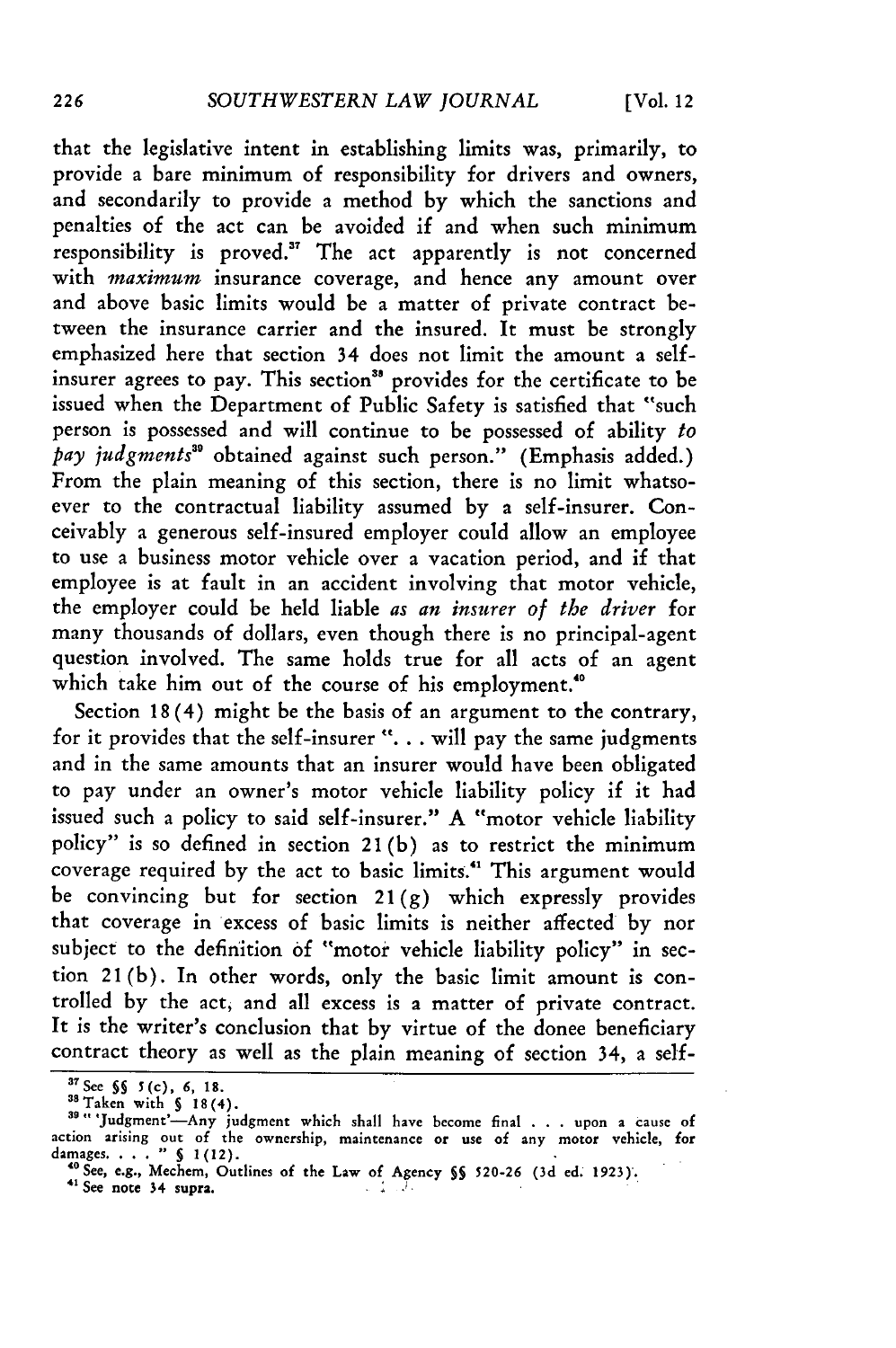insurer "agrees" to pay and be liable for judgments in *any* amount; in effect it is open-face insurance.

## OTHER **CONSIDERATIONS** *Other Collectible Insurance*

The Texas standard automobile liability policy provides that when the insured is operating another vehicle, that insurance is secondary to any insurance on the vehicle, and will apply only if there is an excess of uncollected damages over and above any such valid and collectible primary insurance on the vehicle being driven, which is always the "primary" insurance.<sup>42</sup> Thus a very interesting situation is presented when the operator of a self-insured vehicle has liability insurance on his personal automobile. As the "coverage" provided **by** the self-insurer is the *primary* insurance, and since it has been concluded above that there is no upper limit of liability, the personal insurance of the driver could not be relied upon as "excess insurance" for the simple reason that with open-face primary insurance, there could never be an excess of unsatisfied damages where secondary insurance coverage would be necessary. A possible exception would exist where the self-insured's assets become exhausted and still the final judgment is not satisfied. Then the secondary insurance of the driver would respond up to its policy limits. This situation should rarely occur as most self-insurers have sufficient assets to satisfy even the largest judgments arising out of one accident.

#### *Subrogation*

No matter how grossly at fault the operator of the self-insured motor vehicle may be, and even though the accident occurred beyond the scope of the operator's employment, the self-insurer has no cause of action against the negligent operator based on subrogation principles. This is due to the basic rule of subrogation that usually an insurer has no subrogation rights against his insured,<sup>43</sup> and it has been established above that the driver is an "insured" of the self-insured owner.

#### *Parties*

An important question arises regarding parties to the suit, for it is well established in Texas trial procedure that the fact of in-

**<sup>42</sup>**Pasley **v.** American Surety **Co., 253 S.W.2d 86 (Tex.** Civ. **App. 1952) error** dism.; Smith **v.** Pacific **Fire Ins.** Co., **178 S.W.2d 170 (Tex. Civ. App. 1944);** Curry, **op.** cit. supra note  $27$ ,  $88-89$ .<br>
<sup>43</sup> See § 21 (h) for a possible exception.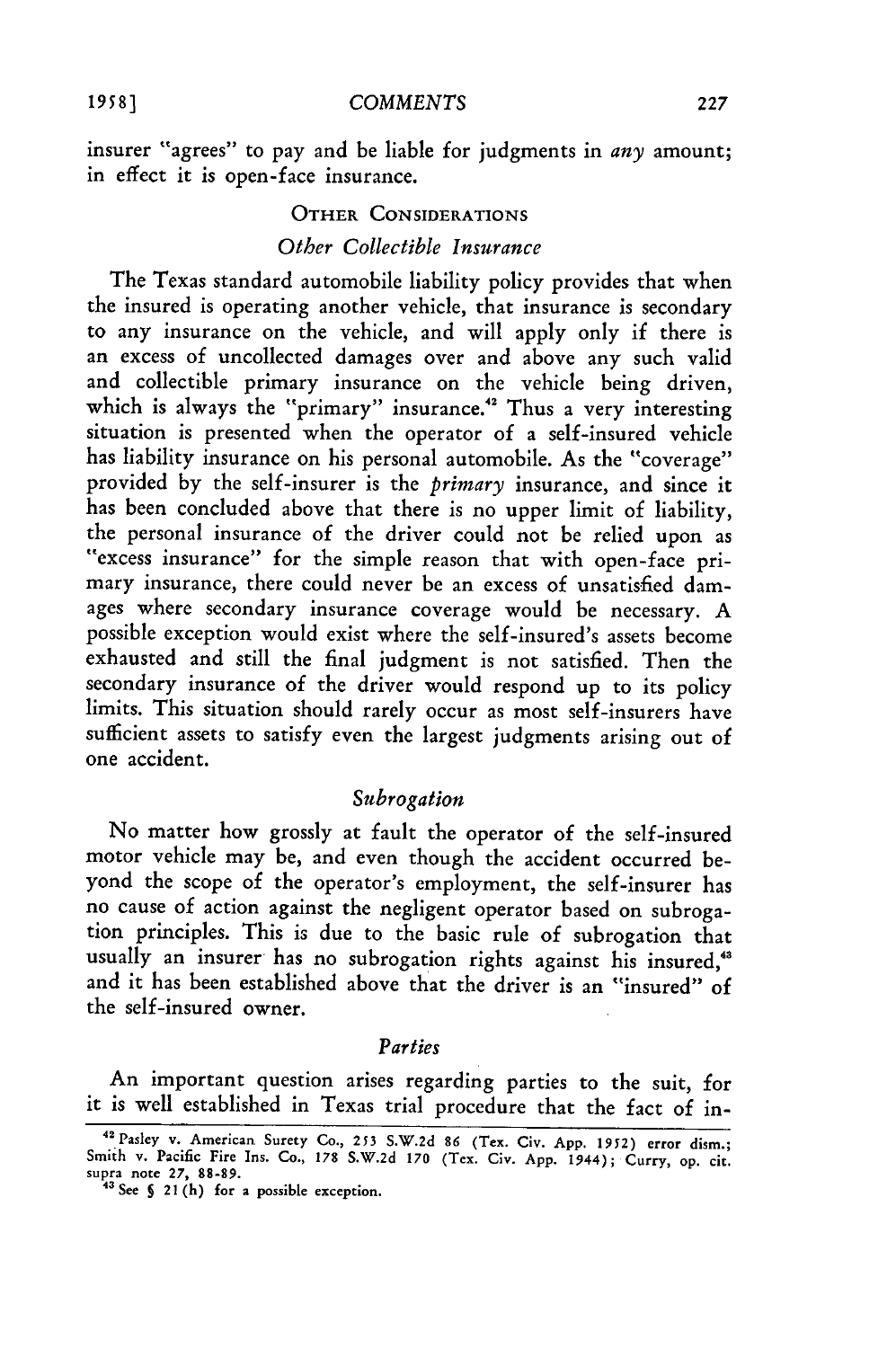surance may not be communicated to the jury by the plaintiff where the sole defendant is the operator of the vehicle." This rule is preserved in section 11 of the act which states that neither the reports filed, action taken, nor findings made by the Department of Public Safety **". . .** *nor the security filed* as provided by this Article shall be referred to in any way, nor be any evidence of the negligence or due care of either party, at the trial of any action at law to recover damages." (Emphasis added.) The wording of section 34 (b) would seem to permit the plaintiff to join the self-insurer as a co-defendant with the motor vehicle driver, or even as the sole defendant.

These apparently conflicting sections in the same statute present a problem which must be solved by the courts or legislative amendment. It would seem a reasonable solution to allow the self-insurer's joinder only in the situation where he clearly would be liable in any event as a principal, and not to allow his joinder when his liability is founded solely on his "agreement" to insure the driver. This solution is less than perfect for often the agency issue will be a hotly contested point in the case and a matter for the jury to decide. Amendment of the act would be the best way to give certainty of meaning to these ambiguous, conflicting sections.

#### **CONCLUSION**

Self-insurance as allowed in the Texas Motor Vehicle Safety Responsibility Act is not true insurance. The self-insurer assumes much greater risk than is readily apparent and this liability, being founded in the doctrine of third party beneficiary contract, is potent and irrevocable. A different interpretation of the act is unlikely in view of the important social, economic, and public policy motives which led to the enactment of such law. This is further fortified by the fact that a goodly number of large businesses operating many motor vehicles, allow their employees to make personal use of such vehicles for vacations, weekends, and overnight.

No reported case has been found which determined the liability of self-insurers, a fact which circumstantially indicates that selfinsurers have been lucky so far. One Texas district court case<sup>45</sup> now on appeal is known to the writer which involves the matters discussed herein. It is the writer's considered opinion that most self-

<sup>44</sup>Mancada **v. Snyder, 137 Tex.** 112, **152 S.W.2d 1077 (1941); McCormick &** Ray, **Texas Law of Evidence S 1539 (2d ed. 1956).**

**<sup>4&#</sup>x27; See note 17** supra.